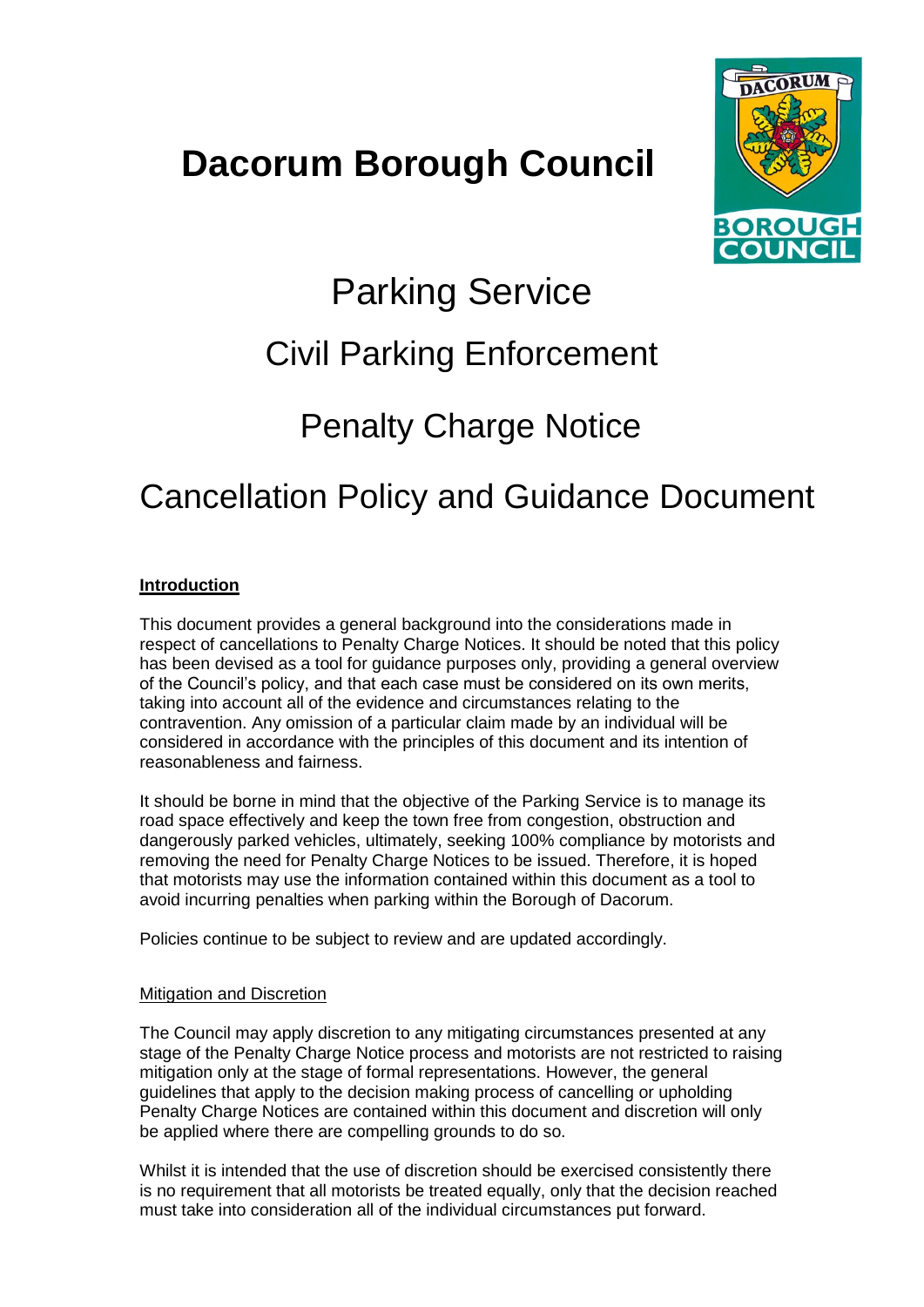It is not intended that this document act as a definitive example of what action is taken in all circumstances. The duty of a Council Officer to use discretion may take precedence over any guidance given in this document if the circumstances warrant exercise of that discretion.

#### Civil Enforcement Officers

Civil Enforcement Officers (CEO), formerly known as Parking Attendants, do not have any discretion in circumstances where they observe a vehicle parked in contravention and must issue a Penalty Charge Notice on all occasions. Not to do so is likely to bring both their impartiality and the integrity of the service into question. Any notes displayed within a vehicle will be recorded but will not prevent the issue of a penalty.

It is also important to note that a CEO cannot cancel a penalty once it has been issued and all challenges must made in writing to the Council at the address printed on the reverse of the penalty or by using the online challenge and representations facility present on the Council's website.

For reasons of health and safety CEO's must not enter premises or divulge any personal information but can be identified from their unique number, worn prominently on their uniform and recorded on any penalty that they issue.

Payment of any Penalty Charge Notice should never be made directly to a CEO.

All CEO's are salaried staff and it is an express condition of the parking enforcement contract that staff do not receive any bonus or commission in relation to the Penalty Charge Notices that they issue, nor do they work to any form of ticket target regime.

#### Observation Periods

The Council has adopted a policy of allowing set observation periods in relation to some contraventions in an attempt to ensure that motorists are not penalised when they may be conducting some form of genuine and permitted operation, such as loading and unloading. These times are pre-set into the Enforcement Officers handheld computers and Penalty Charge Notices cannot physically be generated until the observation period has elapsed.

However, some contraventions may have potentially serious consequences or there may be a need to protect the bays for designated users, such as blue badge holders. In these instances a Penalty Charge Notice is issued instantly.

Observation times are not a legal requirement and are entirely at the discretion of the Council.

#### Grace Periods

From 6th April 2015, the law required that a Penalty Charge Notice must not be issued to a vehicle which has stayed in a permitted parking place on a road or in a local authority car park beyond the permitted parking period for a period of time not exceeding ten minutes. The law applies both on-street and off-street whether the period of parking is paid for or free and the contraventions to which this applies are marked on the list below with an asterisk. However, if a vehicle is parked unlawfully, for example, without any pay and display ticket at all or out of a marked bay, the grace period would not apply. Grace periods similarly do not apply to restricted and prohibited parking areas, such as yellow lines.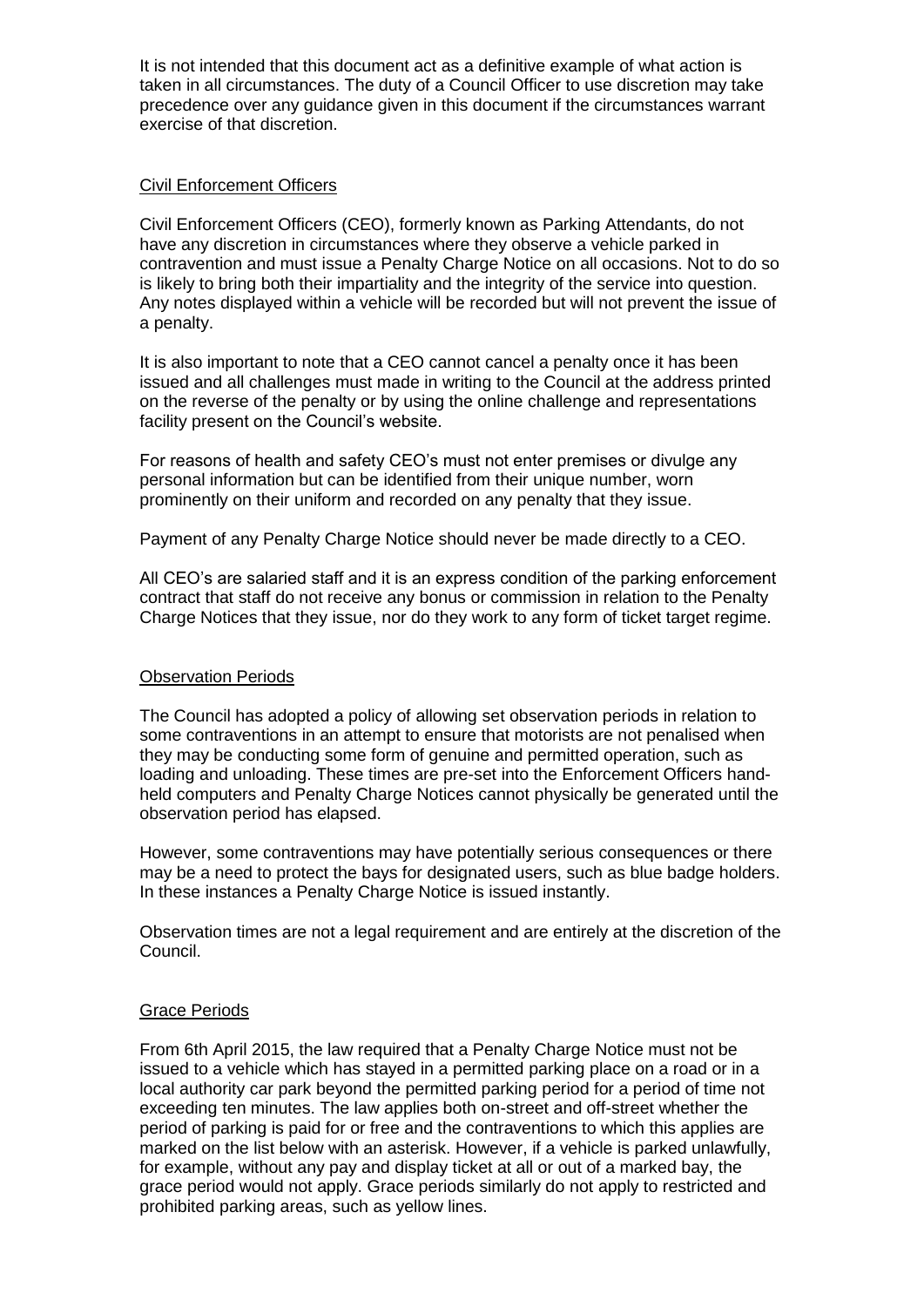### **Challenging Penalty Charge Notices and Evidence**

#### **Challenges**

Parking law allows a period of 14 days, beginning with the date of issue, whereby a Penalty Charge Notice can be paid at a 50% reduction of the sum due. During this period the driver or registered keeper is permitted to make a challenge to its issue giving reasons why they believe that the penalty should be cancelled.

Upon receipt of the challenge the matter will be placed on hold and a reply provided within 14 days stating whether the case has been cancelled or upheld. You will be provided another 14 days to make payment if the case is upheld and advised upon how you can contest the matter further if you do not agree with our decision.

Motorists cannot pay and contest a penalty. Payment is an acceptance of liability and the Council is not obliged to re-open cases or to refund any monies paid in these circumstances.

#### Statutory Representations

In accordance with parking law a Notice to Owner (NTO) will be forwarded to the registered keeper of a vehicle in the event that the Penalty Charge Notice is unpaid or uncontested, after 28 days. This document provides the registered keeper an opportunity to contest the penalty by making formal representations against its issue. There are currently 8 Grounds upon which statutory representations can be made and an additional ground allowing for mitigation, should no other ground apply:

#### *1. The alleged contravention did not occur*

Possible claims:

- the vehicle was not present at the time of the contravention
- that an exemption applied and no contravention was committed *i.e.* blue badge, loading/unloading, breakdown or other
- defective lines/signs or equipment mean that the location was not enforceable
- no penalty was issued to the vehicle

Policy:

- it must be established that the contravention did occur or the penalty will be cancelled.
- further evidence may be required, which will be dependant upon the nature of the claim. This evidence may include copies of a valid road fund licence, blue badges, invoices, delivery notes or receipts, breakdown reports or any other similar supporting document.
- the council will verify the validity of any documents presented and check all internal records in relation to any claim made including maintenance reports and site checks, if applicable.

## *2. The recipient of the Notice To Owner was not the owner/keeper of the vehicle at the time of the contravention*

Possible claims:

- never owned the vehicle
- sold the vehicle prior to the contravention date
- became the owner of the vehicle after the contravention date

Policy:

- it must be established that the DVLA registered keeper was the owner of the vehicle at the time of the contravention or that any other legal or hire agreement transferring liability to the driver meets the legislative requirements
- further evidence may be required, which will be dependant upon the claim made. This may include a bill of sale, proof of purchase, DVLA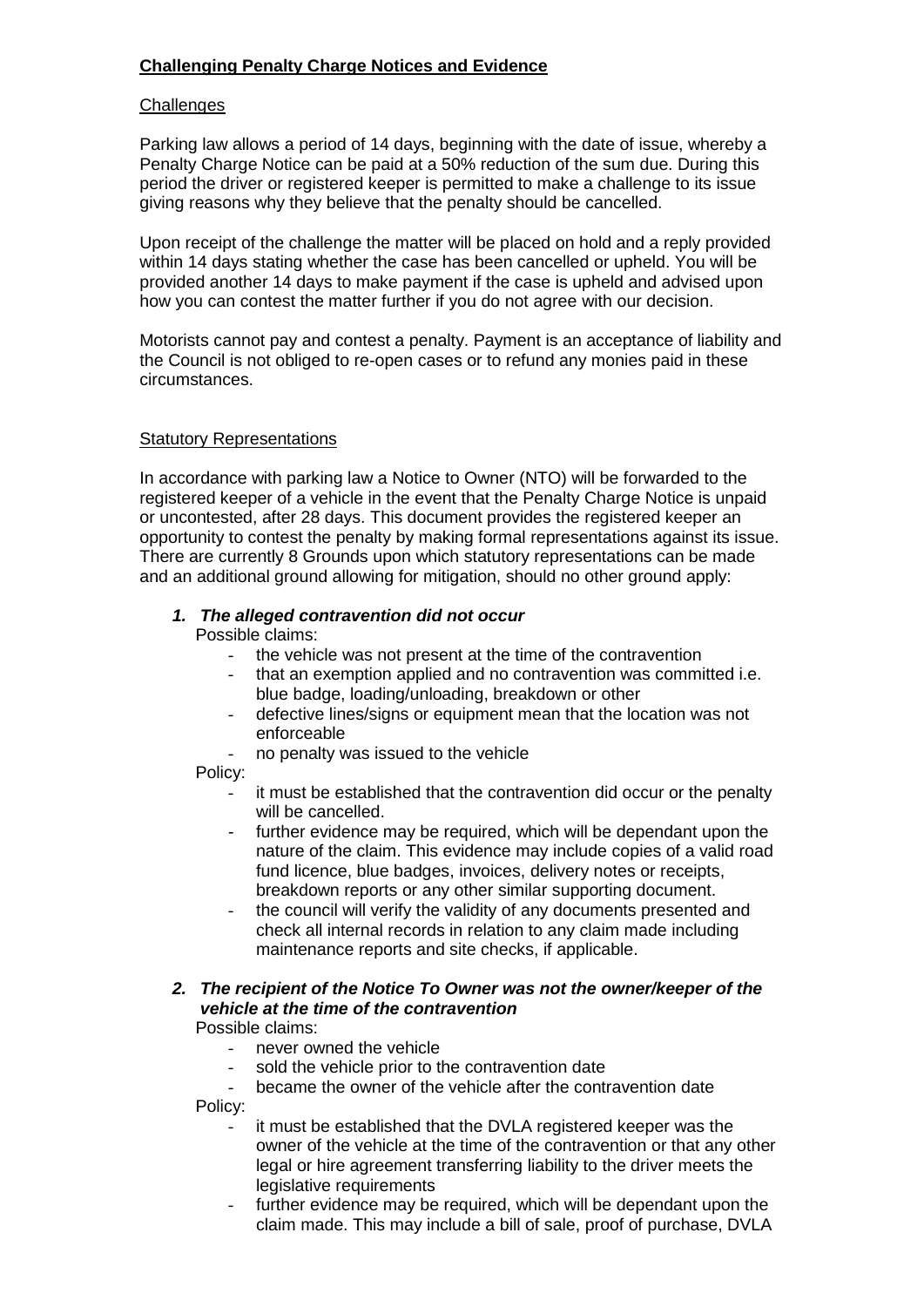registration documents or letter of confirmation, invoices, insurance documents or other similar supporting documentation.

- details of the person to whom the vehicle was sold or purchased from will be requested
- cancellations will be made where it is established that the named keeper was not liable for the contravention – a new Notice to Owner will be generated addressed to the keeper that has been shown to be liable. The Council retain the right to pursue the named keeper in the event that details provided later prove to be incorrect.

#### *3. The vehicle had been taken without the owner's consent* Possible claims:

- the vehicle was stolen prior to the time and date of the contravention
- the vehicle was driven by a third party with or without the consent of the owner

Policy:

- it must be established that the vehicle had been reported as stolen prior to the contravention. Penalty Charge Notices contested on this ground are only cancelled where this claim is confirmed.
- further evidence will be required in the form of a verifiable Police crime reference number.
- cancellations will not be made in any other circumstance because liability remains with the DVLA registered keeper.

#### *4. The owner is a hire company and have supplied the name of the hirer* Possible claims:

- the vehicle had been hired to an individual who had accepted liability for any Penalty Charge Notices incurred whilst the vehicle was in their possession.
- an employee is responsible for Penalty Charge Notices incurred in a company vehicle

Policy:

- liability in relation to the contravention must be established and a Notice To Owner forwarded to the responsible party
- the company must supply details of the hire agreement in accordance with the requirement of the Road Traffic (Owner Liability) Regulations 2000
- the company must supply a suitably completed statement of liability signed by the driver
- cancellations will not be made in any circumstance where these requirements have not been met. The council retain the right to pursue the named keeper in the event that details provided later prove to be incorrect.

## *5. The penalty exceeded the relevant amount*

Possible claims:

the Penalty Charge Notice shows an incorrect sum to be due or

payment in relation to an incorrect charging band is requested Policy:

- the correct sum due must be established and confirmation of the amount printed on the Penalty Charge Notice issued.
- cancellations will be made where it is confirmed that the incorrect sum due has been stated.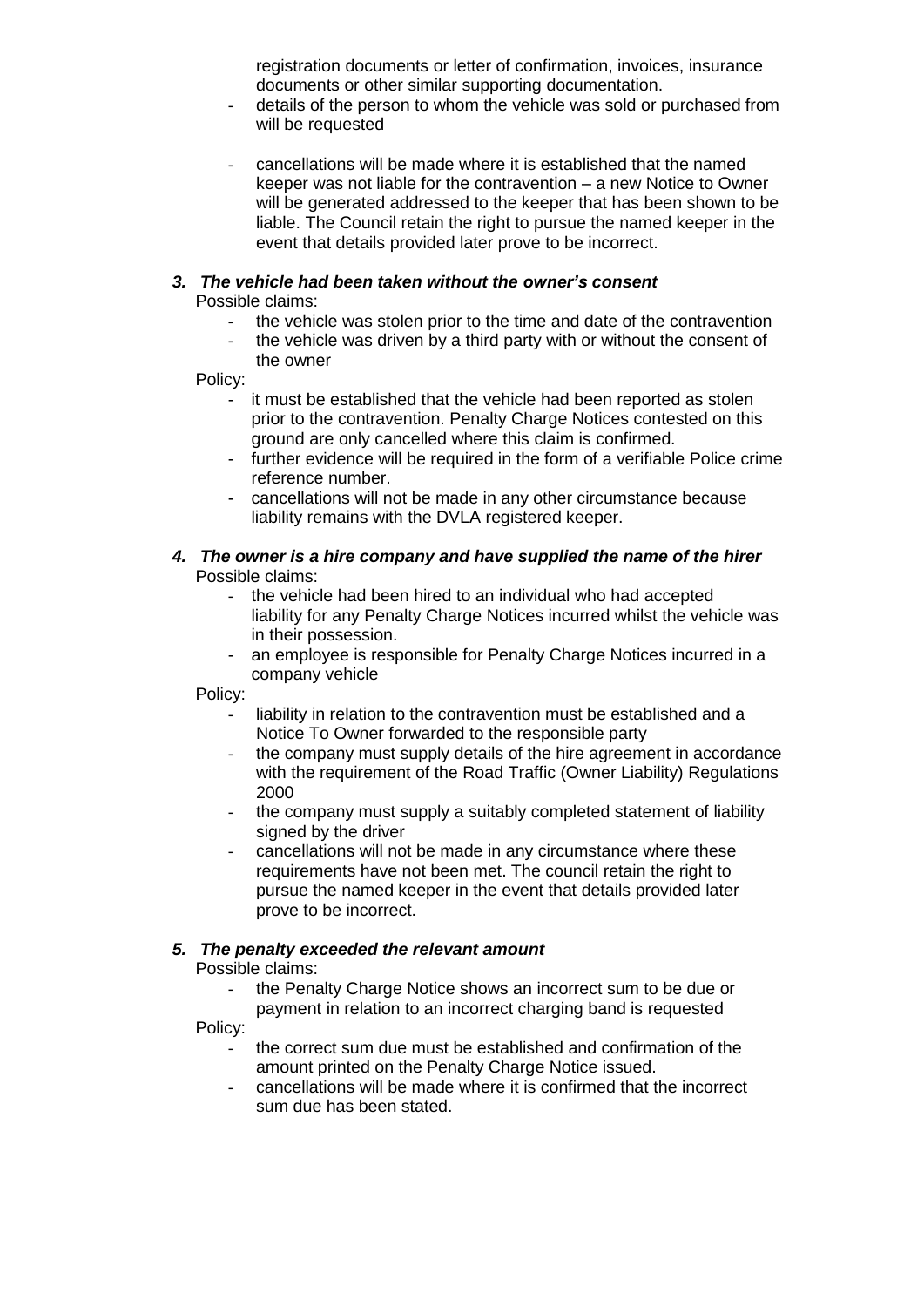## *6. There has been a procedural impropriety on the part of enforcement authority*

Possible claims:

the council has failed to act in accordance with the conditions binding upon them by the TMA 2004, including service of documents within specified time periods, failure to adhere to specified time periods or the action of an unauthorised enforcement procedure

Policy:

- the matter must be investigated to determine if a requirement of the Act has been breached or an action taken that it is not permitted by the TMA 2004, whether within or outside specified time periods or involving the service of documents
- cancellations will be made where it is established that the Council has failed to meet an obligation of the Act or where action has been taken that it is beyond the Council's or its agents legal authority

## *7. The Traffic Order was invalid*

Possible claims:

- the Traffic Regulation Order (TRO) does not support the location or contravention that the Penalty Charge Notice refers to.
- the construction of the TRO is incorrect or the statutory process was not correctly applied

Policy:

- review the TRO and all stages of the statutory process relating to the making of the TRO, including consultation and advertising.
- cancellations will only be made where it is established that the TRO does not support the issue of a Penalty Charge Notice at the specified location or against the type of vehicle to which the contravention relates, or where the statutory process has not been correctly applied.

## *8. The Penalty Charge Notice has been paid*

Possible claims:

the Penalty Charge Notice was paid; either in full or by payment of any applicable discounted rate, in full and final settlement, in accordance with the terms of payment outlined by the notice.

Policy:

- evidence may be required to support any claim that the penalty has been paid. This may include receipts, bank statements or any other such relevant document.
- the council will investigate all transaction and banking records and systems, both electronic and manual.
- cancellations will be made where it is established that full payment was made in satisfaction of the total sum outstanding on the date that payment was presented.

#### *9. Any other information that you would like the Council to consider*

It is the right of any motorist/vehicle owner who receives a Penalty Charge Notice to contest its issue by putting forward any mitigating circumstances that may not be applicable to one of the above statutory grounds.

It should be noted that there is no requirement to ensure that decisions made in respect of discretion are equal to all, only that the final decision of the Council is taken after applying full and due consideration to the individual merits of each case presented.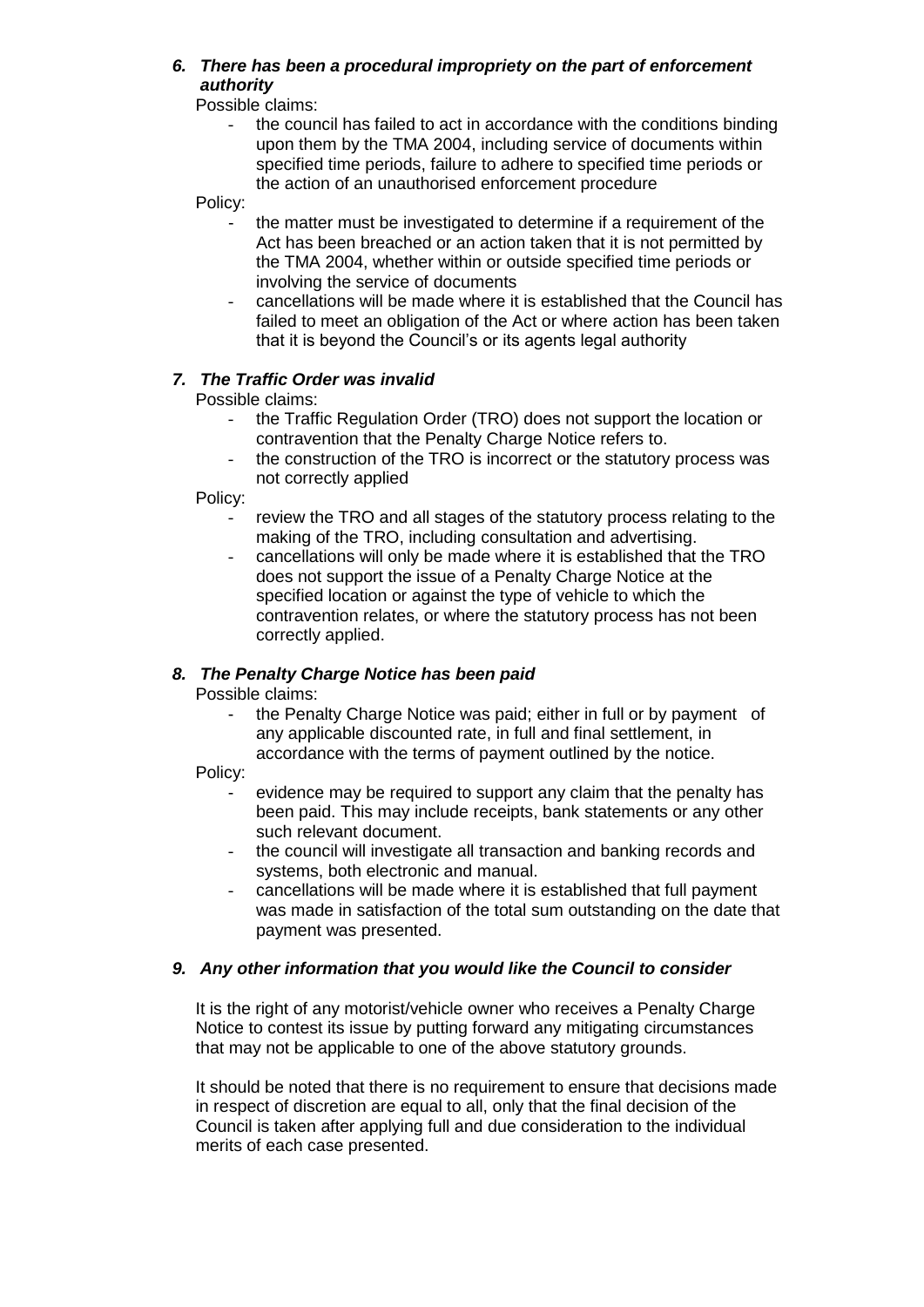However, there are some reasons that are unlikely to be accepted and where discretion will not be applied, unless some other exceptional circumstance is relevant:

- o a legal parking space could not be found or there was nowhere else to park
- $\circ$  only parked for a short time
- $\circ$  the restrictions are unfair
- $\circ$  other vehicles did not receive a penalty
- o not causing an obstruction or there were plenty of other spaces available for use
- o ran out of fuel
- $\circ$  any other situation where the circumstances were within the motorists/owners control and could have led to the avoidance of the penalty being issued

It should also be noted that cancellations are unlikely to be made where Penalty Charge Notices have previously been issued in similar circumstances, which resulted in cancellation, unless some other exceptional circumstance is presented.

#### Appeals

In the event that the Council rejects your formal representations and you do not agree with our decision then you will have the opportunity to refer your case to the Traffic Penalty Tribunal.

Parking legislation dictates that appeals can only be made to the Traffic Penalty Tribunal following rejection of Notice to Owner representations.

The Traffic Penalty Tribunal is an independent body, whereby cases are heard by a qualified lawyer of at least 5 years standing, and their decision is final and binding upon both the Council and the appellant.

The Council will again thoroughly review all stages of the notice processing procedure prior to forwarding documentation to the Traffic Penalty Tribunal. Cases will not be contested only where information becomes evident indicating that the motorist/owner should not be penalised.

For further information on the Traffic Penalty Tribunal you can visit their website at: [www.trafficpenaltytribunal.gov.uk](http://www.trafficpenaltytribunal.gov.uk/) or [www.patrol.co.uk](http://www.parking-appeals.gov.uk/)

#### Enforcement Agent (Bailiff) and Recovery

Unpaid Penalty Charge Notices will be sent to the Traffic Enforcement Centre (TEC) for registration of the debt. Where payment remains outstanding the Council will make a request to TEC for authorisation of a Warrant of Control (formerly known as a Warrant of Execution) to allow enforcement agents to pursue the debt on their behalf. This will increase the overall debt because the enforcement agents will seek to recover any charges that they incur.

The owner/driver must seek legal advice or make payment arrangements with the enforcement agent once the case has reached this stage because it is no longer possible to pay directly to the Council.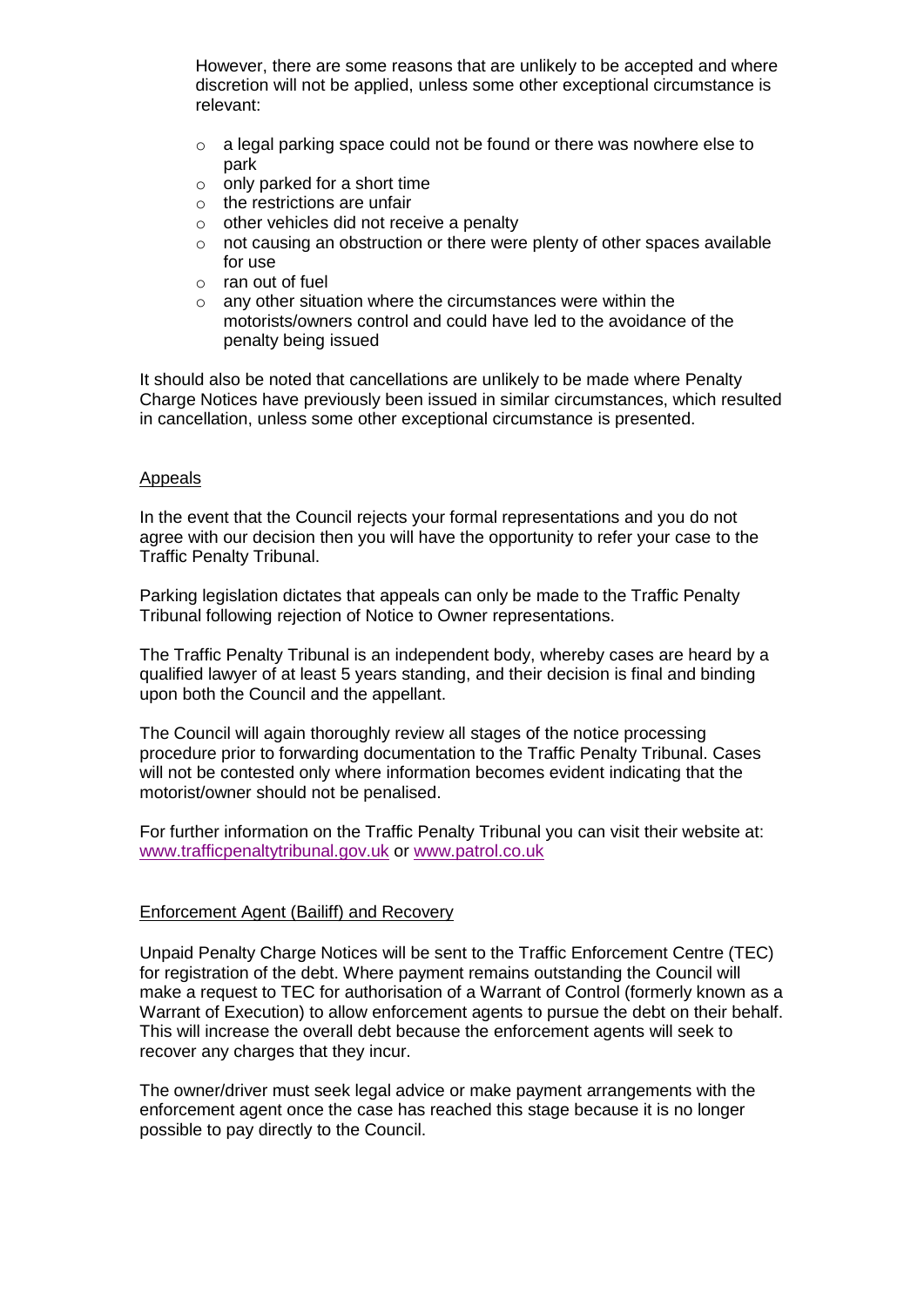Enforcement agent contact details:

| Equita $-$ | (General enquiries)<br>(Payment line)    | 01604 250 116<br>0870 167 0707       |
|------------|------------------------------------------|--------------------------------------|
| Marston -  | (General enquiries)<br>(Payment line)    | 0845 600 2112<br>0845 671 0049       |
| Newlyn -   | (General enquiries)<br>(Payment via web) | 01604 633 001<br>www.newlynplc.co.uk |

Cancellations of Penalty Charge Notices will not be made at this stage.

#### Retrospective Evidence

There are some instances where the provision of evidence, that was not present at the time of the contravention, will not be accepted after the event. This will usually involve contraventions that require the display of visitor vouchers or blue badges.

Civil Enforcement Officers are required to check all windows of a vehicle for the presence of any relevant vouchers, badges, permits or tickets. The Civil Enforcement Officer will record this in their pocket-book and/or electronic notes and this will often be supported by photographic evidence.

Visitor vouchers can be validated at any time and for this reason they will not be accepted where they are not shown to be present at the time of the contravention.

Blue badges are not vehicle specific and also will not be accepted where they were not displayed at the time that the penalty was issued.

All penalties contested in these instances will be upheld.

#### Photographic Evidence

In the vast majority of cases the Civil Enforcement Officers will take photographs of a contravening vehicle following the issue of a Penalty Charge Notice. This procedure provides supporting evidence that enables Council Officers to fully evaluate if the Penalty Charge Notice was issued correctly and if a contravention occurred. However, it should be noted that photographic evidence is not a legal requirement and the absence of photographs has no bearing on the validity of a Penalty Charge Notice.

Cancellations will not be made solely on the basis that photographic evidence is not available.

#### Pocket-Book and Handheld Computer Evidence

The Civil Enforcement Officer is required to record all relevant details of the contravention and the vehicle subject to the Penalty Charge Notice, including observation times and the presence of any permits or badges noted to be on display. pocket-book and/or handheld computer notes are the primary evidence in support of the Penalty Charge Notice and cancellations may be made where required information is omitted or incorrect.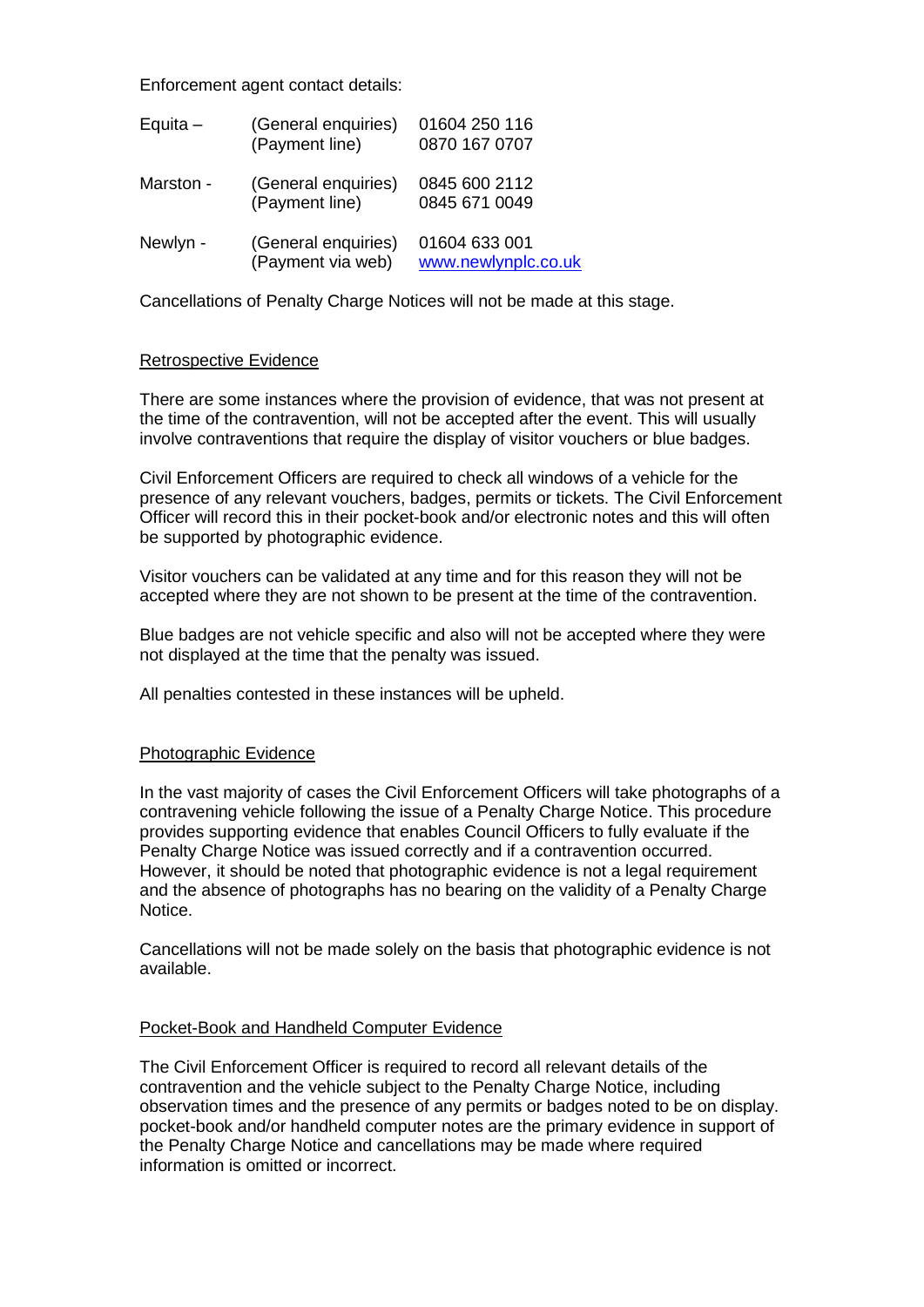#### Self-Written Evidence

There are some instances where self-written evidence will not be accepted and the circumstances must be verified by a third party. This may include invoices, delivery notes or confirmation letters from employers or line managers in support an individual contesting a Penalty Charge Notice.

Cancellations will not be made unless sufficient requested evidence is provided.

#### Removals and Persistent Evaders

The Council operates a policy of refusing the issue of a resident permit for any vehicle that has a Penalty Charge Notice, which has not been paid, cancelled or in the process of contesting.

#### Processing and Civil Enforcement Officer Errors

There are statutory requirements that a Civil Enforcement Officer must fulfil in order to issue a Penalty Charge Notice legally. Council staff will check the Penalty Charge Notice process and make cancellations wherever it is evident that an error has occurred.

#### **Concessions and Exemptions**

#### Blue Badge Holders

In recognition of the fact that some rules are local rather than national and can differ from authority to authority, blue badge holders are permitted one cancellation in relation to their vehicle where their badge was not used correctly but would otherwise have given them exemption to park under the blue badge scheme. They will be advised of all relevant parking information for such badge holders in Dacorum, for future reference.

No further cancellations will be made where Penalty Charge Notices are issued in circumstances where their badge was not used correctly.

Blue badges should only be used in accordance with the terms of issue.

Where a disabled bay (without a signpost) is located within a controlled parking zone blue badge holders cannot park within these bays unless they also display a valid resident permit. Consequently, blue badges provide no exemption within residents parking bays but they may be used in shared use and pay and display bays without time limit. A separate information leaflet is available from the Parking Service for further information.

Blue badge holders are exempt from charges in Dacorum off-street car parks but their blue badge must be visibly displayed at all times.

#### Resident/Business Permit Holders

Penalty Charge Notices are not instantly issued where an expired permit is observed on display. In the first instance the Civil Enforcement Officer will leave a note on the vehicle advising that the permit must be renewed. Reminder letters are sent out to permit holders as a matter of courtesy but it remains the responsibility of the resident or business proprietor to ensure that their permit is renewed upon its expiry.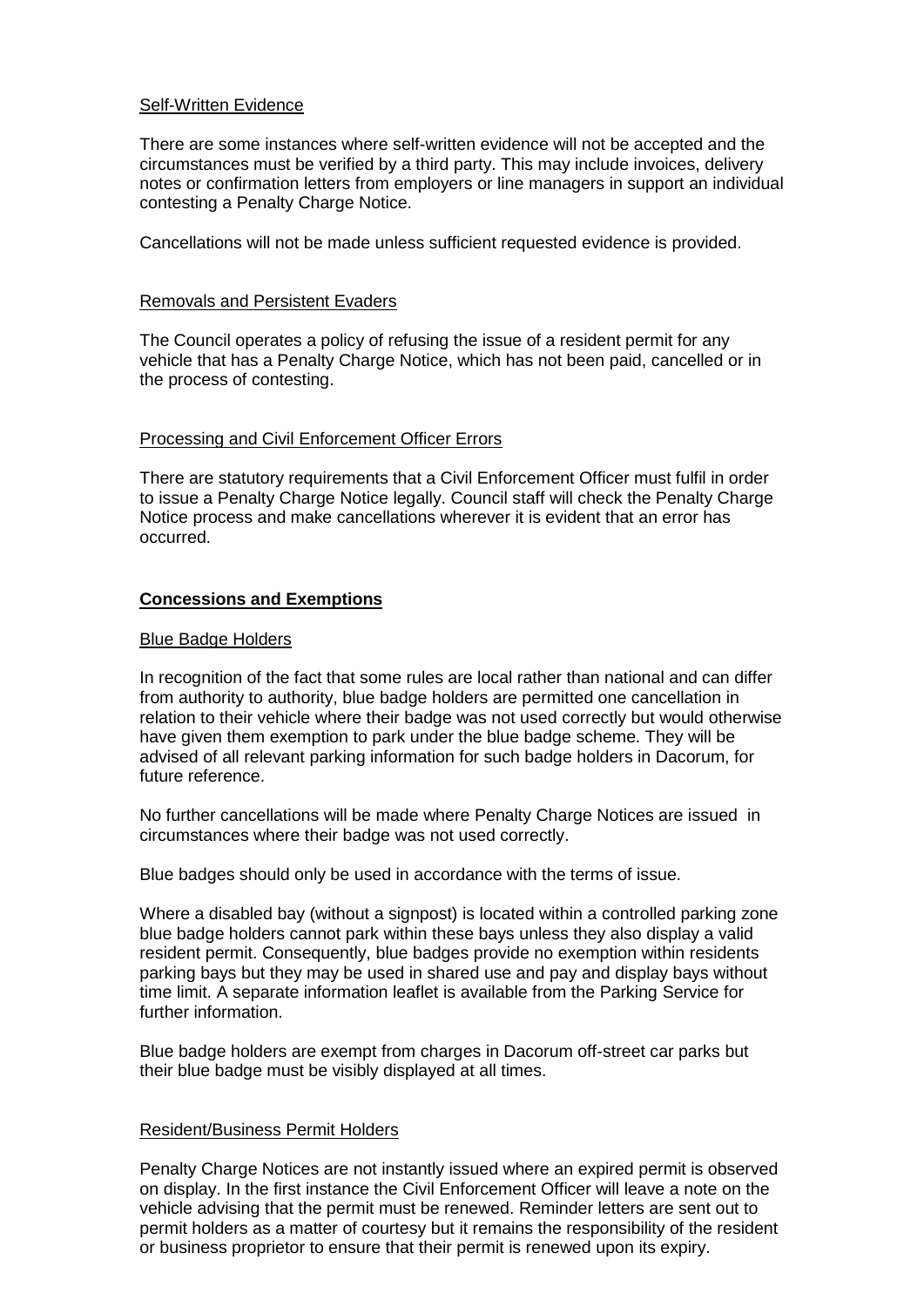Permit holders must ensure that their permit is correctly and clearly displayed allowing the Civil Enforcement Officer to verify its validity. New permit holders are available from the Parking Service on request.

A parking permit does not guarantee a parking space and it is not permissible to park in contravention because a space could not be found.

#### Funerals and Weddings

Official vehicles of funerals and weddings are permitted to park in restricted areas close to the ceremonial location. Official vehicles are those directly involved in the ceremony such as hearses and official wedding limousines.

It is not possible to accommodate every vehicle that attends every ceremony and guests of these events must park legally in accordance with the restrictions.

Cancellations will not be made in relation to vehicles attending funerals or weddings if they are not subject to this exemption.

#### **Schools**

There are concessions in place around a number of schools within the CPZ allowing parents to drop off or collect children. All concessions have been agreed with the schools involved and information passed to parents accordingly.

Penalty Charge Notices will not be cancelled where vehicles are parked outside of concession times or in a location not agreed within the concession.

Vehicles should never park on school zig-zag markings during the hours of restriction and Penalty Charge Notices will be issued instantly where vehicles are observed doing so. It should be noted that parking on zig-zigs can significantly jeopardise the safety of children and other road users and any challenge to such penalties will be considered with this factor in mind.

In some cases, supporting time plates may be present on school zig-zag markings in controlled parking zones, should the restriction times on the plate be less than those within the CPZ, for non-permit holders the line will operate at the same times as the controlled parking zone hours, which are displayed on the zone entry signage.

#### Traffic Order Exemptions

Some exemptions are made to certain vehicles to allow necessary activities to take place whilst still controlling parking. Examples may be emergency service vehicles, refuse collections vehicles or statutory undertakers vehicles such as those used by utility services. This exemption includes vehicles under the control of a CEO performing enforcement activity on behalf of the council.

These vehicles must be engaged on official business to qualify for exemption and evidence will be requested in all cases.

Cancellations will not be made where it is shown that the vehicle was not involved in official business or a statutory duty.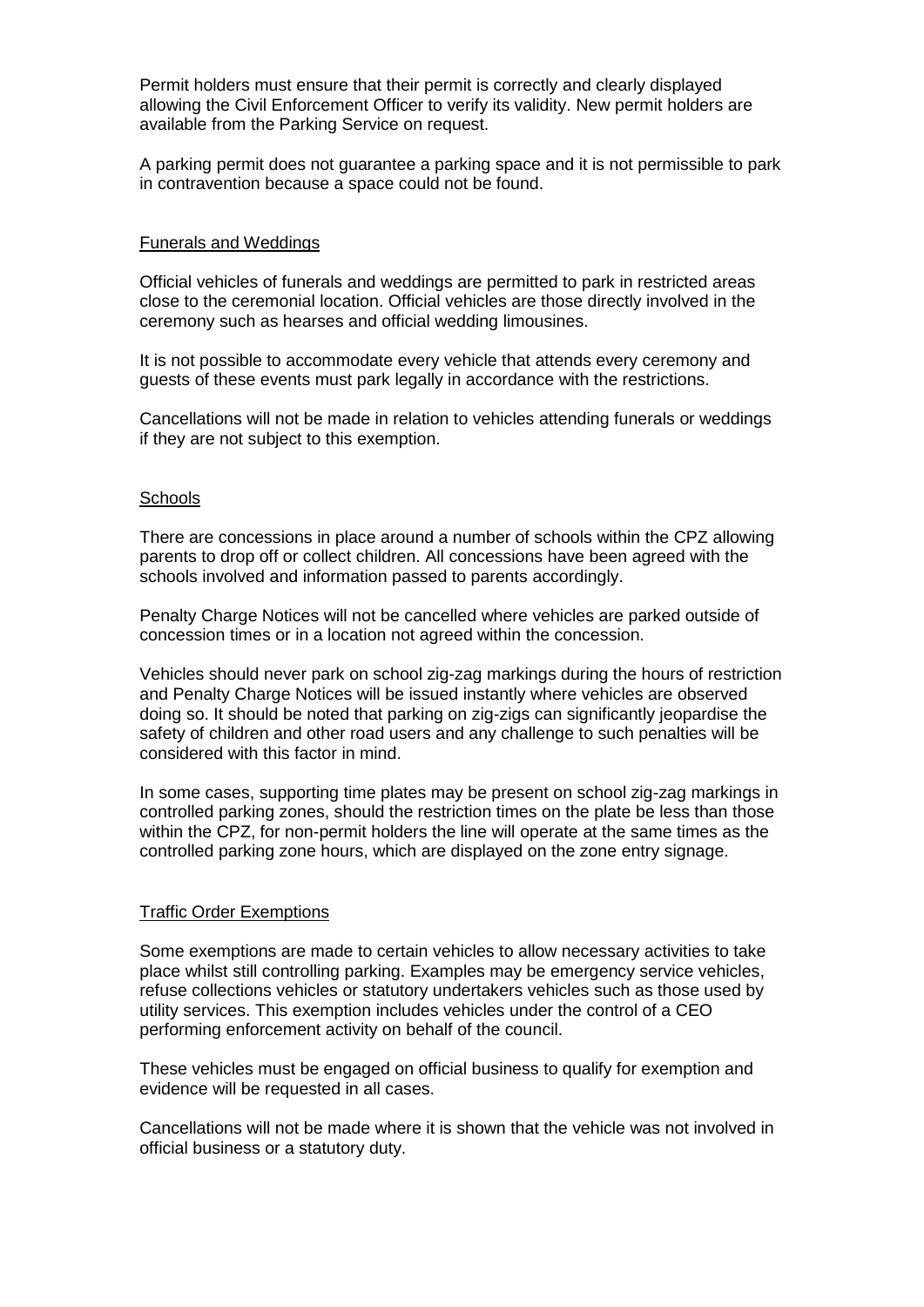#### Breakdown

Cancellations may be made where it is established that a Penalty Charge Notice was incurred at a time when the vehicle had broken down.

The breakdown must be a legitimate reason that caused the owner to leave the vehicle parked in contravention and does not include running out of fuel or some other avoidable reason.

CEO's will record any notes present within the vehicle but have no discretion not to issue a Penalty Charge Notice, where the reason for breakdown is not clearly obvious.

Evidence must be supplied to substantiate any claim of breakdown, which can be in the form of recovery documentation, garage invoices, receipts for replacement parts or some other form of similar satisfactory evidence.

Parking law has established that a breakdown is not a licence to leave the vehicle parked in contravention indefinitely and it must be removed within a reasonable period of time (24 hours).

Cancellations will only be made where evidence is supplied that satisfied the criteria of this exemption.

#### **Emergencies**

These are unforeseen circumstances, which prevented the owner or driver from moving the vehicle. This may be as a result of some serious medical condition or by some other circumstance beyond their control.

Evidence will be required to substantiate the circumstances put forward and cancellations will only be made where the claim is established.

#### Police & Emergency Services

Vehicles belonging to the Police and other emergency services are not automatically exempt from observing parking regulations. Exemptions only apply to these vehicles when they are specifically engaged in official business. If no appropriate activity is observed whilst the vehicle is parked in contravention then it will be issued with a Penalty Charge Notice, which will only be considered for cancellation upon appropriate evidence being supplied from a senior officer to confirm the activity that was being carried out at the time.

#### **Useful Information When Parking In Dacorum**

• Bank Holidays

Bank Holiday enforcement on yellow lines and in disabled bays takes place in Dacorum.

**Sundays** 

Dacorum is also subject to enforcement of yellow lines and disabled bays on Sundays.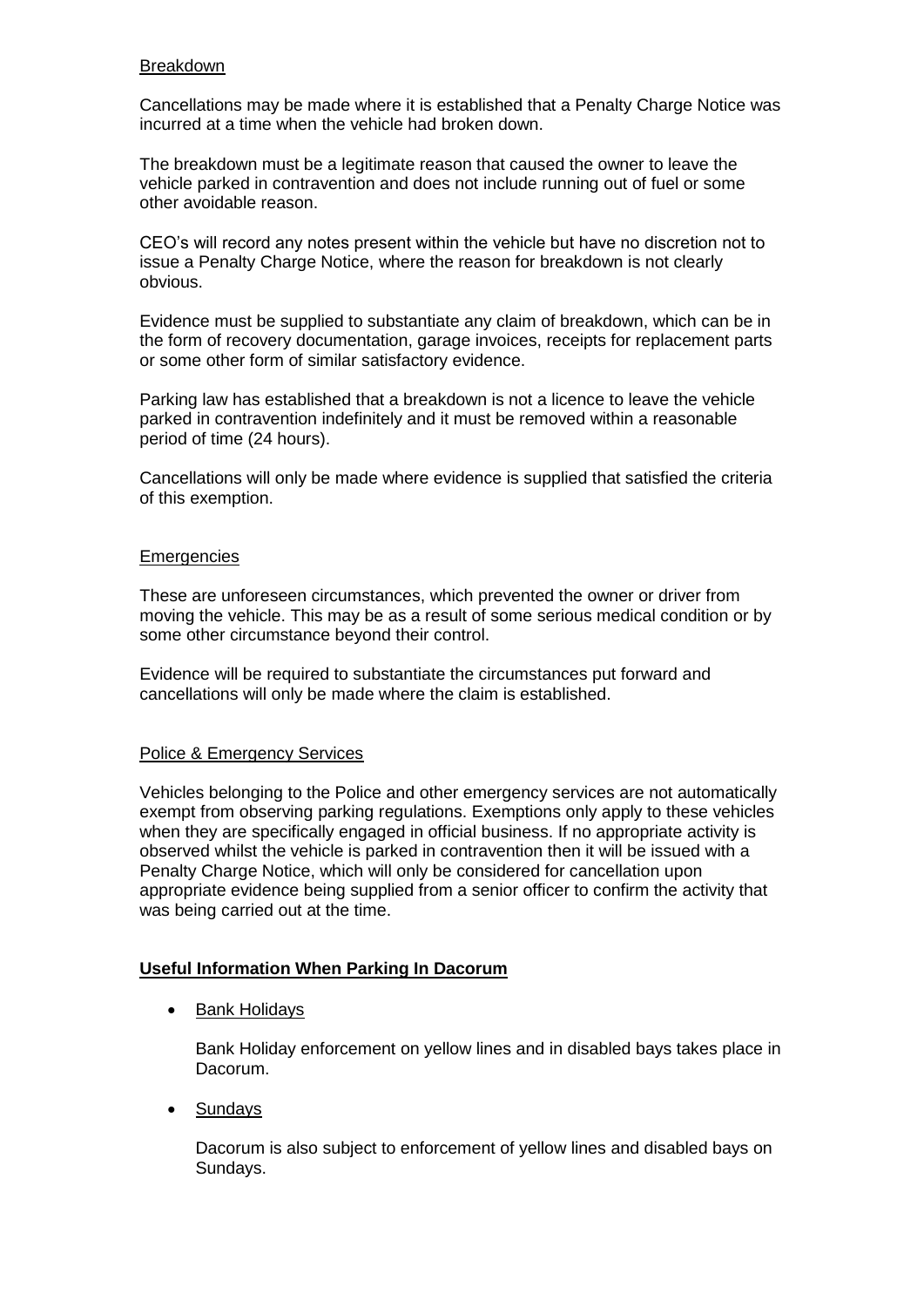Taxis

Taxis should only wait in this location in designated bays and drivers must wait with their vehicle at all times. Waiting on yellow lines within the town centre is not permitted and taxis may only remain stationary to allow passengers to board and alight.

#### Visitor Vouchers

All visitor vouchers outline clear instructions for correct validation. It is an essential requirement of the scheme that any tickets, permits, badges or vouchers relied upon are correctly completed and displayed prior to the motorist leaving their vehicle.

Cancellations will only be made in cases where it is accepted that genuine human error may have occurred and the voucher could not be used again; when all the details are correctly indicated for example, but the motorist has scratched the wrong day. In such circumstances there is little ambiguity that an error has been made. For these reasons, a similar policy cannot be applied in the event that a motorist has failed entirely to mark a relevant section of the voucher, such as the minutes. Furthermore, motorists should be aware that visitor vouchers cannot be considered as evidence where they were not noted to be present at the time of the contravention.

**Motorcycles** 

All motorcycles that make use of on-street facilities must display a valid permit, visitor voucher or pay and display ticket . Available road space is at a premium and payment must be made wherever it is due by all motorised vehicles.

It is known that some motorcyclists have difficulty in securing tickets and vouchers to their vehicles but this requirement remains the responsibility of the motorist and will not be accepted as a reason for cancellation. If you are in any doubt, then you should make use of the dedicated motorcycle bays located in a number of the council's off-street car parks or find alternative suitable legal parking.

Civil Enforcement Officers may lift any covers on a vehicle in order to record the vehicle registration mark but not in order to identify the presence of any permit, ticket or voucher etc. Therefore, motorists must ensure that any such permit/ticket relied upon is visibly displayed at all times.

Motorcycles are prohibited from entering the pedestrian zone of Marlowes, Hemel Hempstead.

Cancellations will not be made where Penalty Charge Notices are issued in these circumstances.

There are motorcycle bays in some council off street car parks.

Car Parks

When making use of car parks it is important to check the signage to determine the terms and conditions of use because these may vary.

Always ensure that you only park within marked bays and purchase only one ticket or one telephone or electronic payment for the duration of your stay, where required. Pay attention to any signs indicating that a bay may be reserved for specific designated users such as blue badge holders or season ticket holders.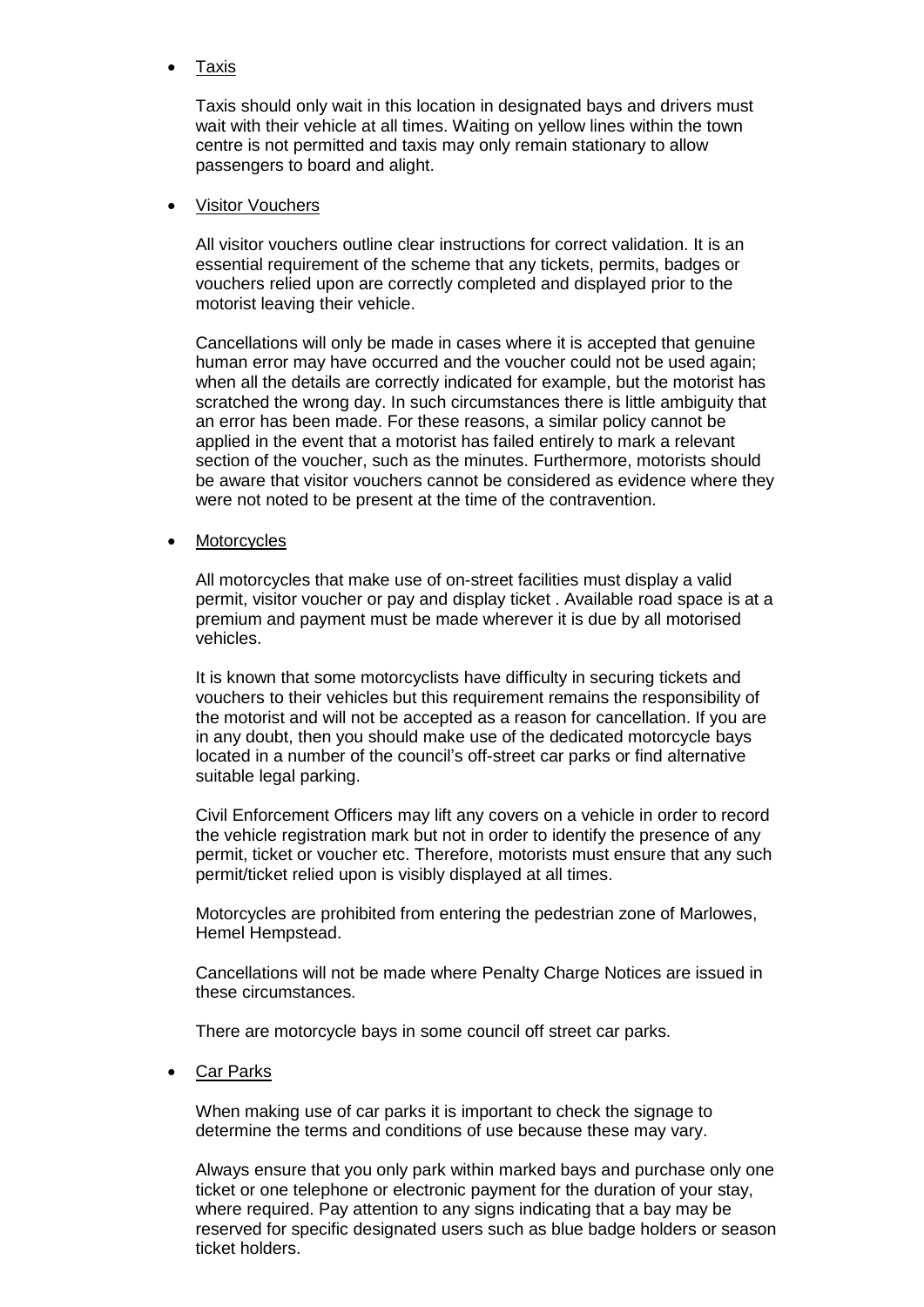Blue badge holders should note that blue badge rules do not provide any exemptions from the terms and conditions of use of off street car parks. Blue badge holders are exempt from charges in Dacorum off-street car parks but their blue badge must be visibly displayed at all times.

#### Electric Charging Points

The Council is committed to improving it infrastructure for electric and hybrid vehicles and, to that end, have installed a number of electric vehicle charging points across the borough. These are present in:

Durrants Hill car park, Hemel Hempstead Water Gardens (North) Upper Deck car park, Hemel Hempstead Canal Fields car park, Berkhamsted The Forge car park, Tring

All vehicles parking in the designated electric vehicle charging points must be charging when parked. If a vehicle is not plugged into the charging unit, a Penalty Charge Notice will be issued. Similarly, all vehicles are required to pay the required tariff.

#### Medical Permits

These permits are issued to Doctors or Health Visitors solely to enable attendance to patients that live within Controlled Parking Zones. They are not to be used for any other reason or at any other time and evidence will be required from a line manager to confirm that the driver was undertaking a professional visit at the time of the contravention.

Cancellations will only be made where this is established.

Medical permits are not for use whilst medical staffs are at the hospital or at their office or surgery.

#### **Other Information that may be useful**

#### Loading/Unloading

Parking law has established rules on what is generally considered to constitute loading and unloading.

The goods being loaded/unloaded must be heavy and/or bulky and the parking place used to load them must be necessary, not simply convenient. Therefore, parking on a restriction to buy a hand held item from a shop or taking an excessive amount of time to unload one item will not fall within the remit of the loading/unloading exemption.

Loading/unloading activity, involving the vehicle, is observed by the enforcement officer whilst the vehicle is parked. The observation period is 5 minutes and a penalty will be issued if no loading activity is seen during this period because the loading activity must be a continuous operation. The exemption will end if it is broken in any way, for toilet or lunch breaks etc. Exceptions may be made when the nature of the goods requires more time to load, e.g. house moving or very heavy goods being handled but the time period taken must be reasonable in light of the goods being loaded.

Residents within controlled parking zones are covered by this exemption, where they are seen to be loading within the above rules, however, they should use visitor vouchers if there is any doubt that the operation will not be continuous.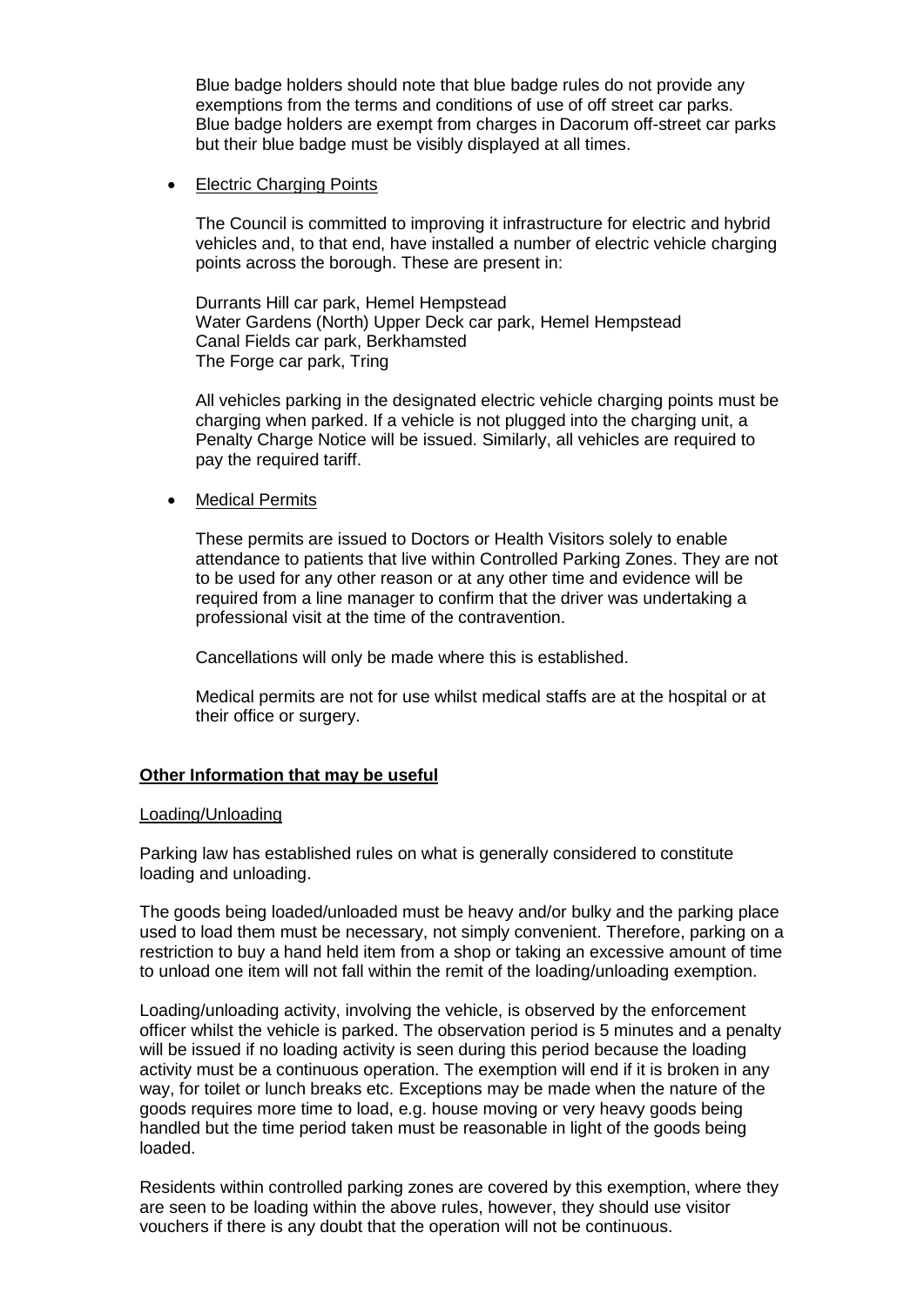Removal vans that are engaged in the continuous operation of loading/unloading will not require visitor vouchers or dispensations. In all other cases or where there is doubt then cover should be obtained, for instance in restricted zones, where access to loading bays may be only allowed at certain times.

Civil Enforcement Officers will allow an observation period in a wide variety of instances where a vehicle is seen whilst parked in contravention. This is to ensure that motorists are not penalised in genuine cases where loading is being undertaken. Observations times are pre-set in to the attendants hand-held computer and it is not possible for a Penalty Charge Notice to be generated until the period has elapsed.

Where Civil Enforcement Officers do not observe loading/unloading taking place during their observation period then a Penalty Charge Notice will be issued.

Further evidence will be required where motorists claim to be exempt on the grounds that a loading operation was taking place. This may include invoices, delivery notes, receipts or some other form of similar documentation.

Cancellations will be made where documentation is verified and the loading/unloading rules have been satisfied. No cancellations will be made where the penalty has been issued in a place where loading is prohibited.

#### Footway Parking

This is not currently enforceable outside of Greater London and it will only be possible to issue Penalty Charge Notices to vehicles where vehicles are parked alongside a valid parking restriction. Parking restrictions run from the centre of the carriageway to the back of the highway. However, in all cases, motorists are advised to consider the safety of pedestrians using push chairs, wheelchairs and those who may be partially sighted or blind.

#### Private Land

Local Authorities are not prevented from issuing Penalty Charge Notices to illegally parked vehicles solely on the basis that the vehicle may be parked on private land. Vehicles which are parked partially on private land but have one or more wheels parked on public highway remain liable for enforcement.

#### **Obstruction**

Legislation does not allow Local Authorities to issue Penalty Charge Notices to vehicles that are parked in an obstructive manner. This responsibility remains firmly with the Police, who may issue Fixed Penalty Charge Notices or remove vehicles, if it is considered necessary.

#### Dropped Kerbs – Hemel Hempstead Town Centre Area

In June 2009 the Traffic Management Act 2004 was amended to allow Local Authorities operating Civil Parking Enforcement outside of London to issue Penalty Charge Notices to vehicles parked alongside dropped kerbs. This includes both dropped kerbs providing pedestrian crossing points and those that provide vehicular access to residential and commercial driveways. In all cases, one or more wheels of a vehicle must be parked adjacent to the transition of the dropped kerb for this contravention to be established. Therefore, Penalty Charge Notices cannot be issued to vehicles that are simply parked close to a dropped kerb.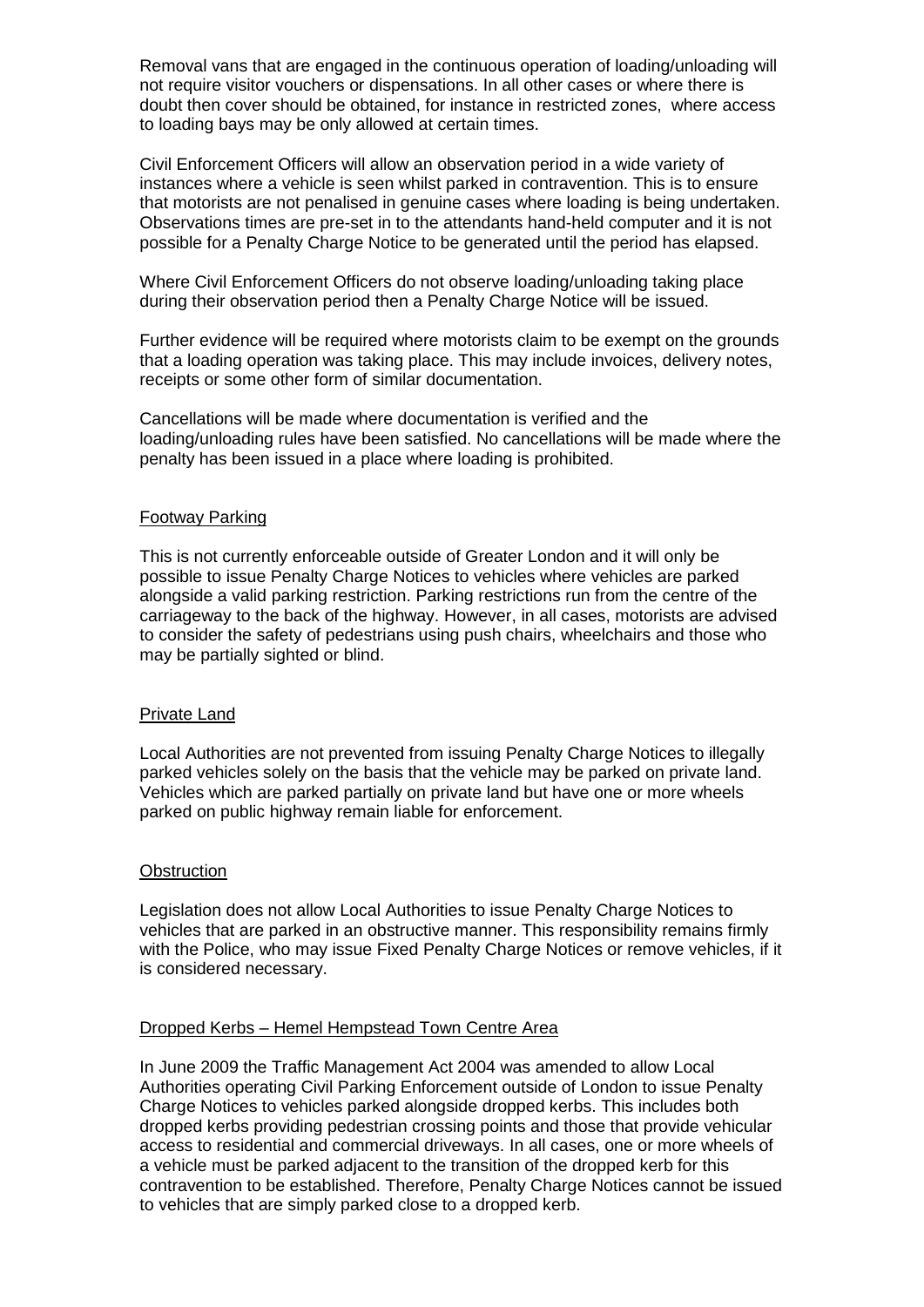#### White Courtesy Lines

These markings have no legal basis and Penalty Charge Notices cannot be issued to vehicles that park on them. However, they are often found within controlled parking zone resident bays, which require a resident's permit. All residents have signed a declaration stating that they will not park across driveways and vehicular access points and risk having their permit revoked if they do so. If the relevant permit or voucher is not displayed, penalties will be issued

#### Evening Enforcement

Evening enforcement on yellow lines and in disabled bays takes place in Dacorum.

#### Signs and Lines

Signs and lines must conform to the statutory guidelines as laid out in the Traffic Signs and General Directions Regulations 2002, The Traffic Signs (Amendment) (No.2) Regulations and General Directions 2011 or The Traffic Signs Regulations and General Directions 2016. Specific approval from the Department for Transport (DfT) must be obtained where the council wish to vary prescribed signage. There is no discretion in the use of signs and the DfT must approve all lines and signs before enforcement action can commence.

In some areas, either to reduce the negative aesthetic impact on a street or because the road surface makes using paint impractical or inappropriate, alternative methods of demarking bays are used; for example road studs or contrasting materials.

However, it should be noted that parking law has established that councils are not obligated to maintain lines to a perfect condition at all times but it must be ensured that any line that restricts the motorist is clear enough to reasonably have made them aware that it was present and applicable.

Cancellations will only be made where it is confirmed that a line or sign is so defective and/or does not conform to legislative standards, to the extent that the motorist could not reasonably have been expected to be aware that it applied and was enforceable.

#### Meter Feeding

All pay and display machines warn motorists that it is not permitted to purchase more than one pay and display ticket or one telephone or electronic payment to cover the entire duration of their stay. Upon expiry of the initial time purchased the vehicle must be moved to another location.

Cancellations will not be made where it is established that more than one ticket or more than one telephone or electronic payment was purchased.

#### Pay and Display Tickets

The motorist is responsible for ensuring that all pay and display tickets relied upon are correctly displayed, prior to leaving their vehicles. Penalty Charge Notices will be issued in circumstances where the validity of a ticket cannot be verified because it has been incorrectly displayed. However, cancellations may be made where a valid ticket is presented in evidence that corresponds to the time of the contravention and the notes recorded by the Civil Enforcement Officer. Cancellations will not be made where a motorist incurs further penalties issued in similar circumstances.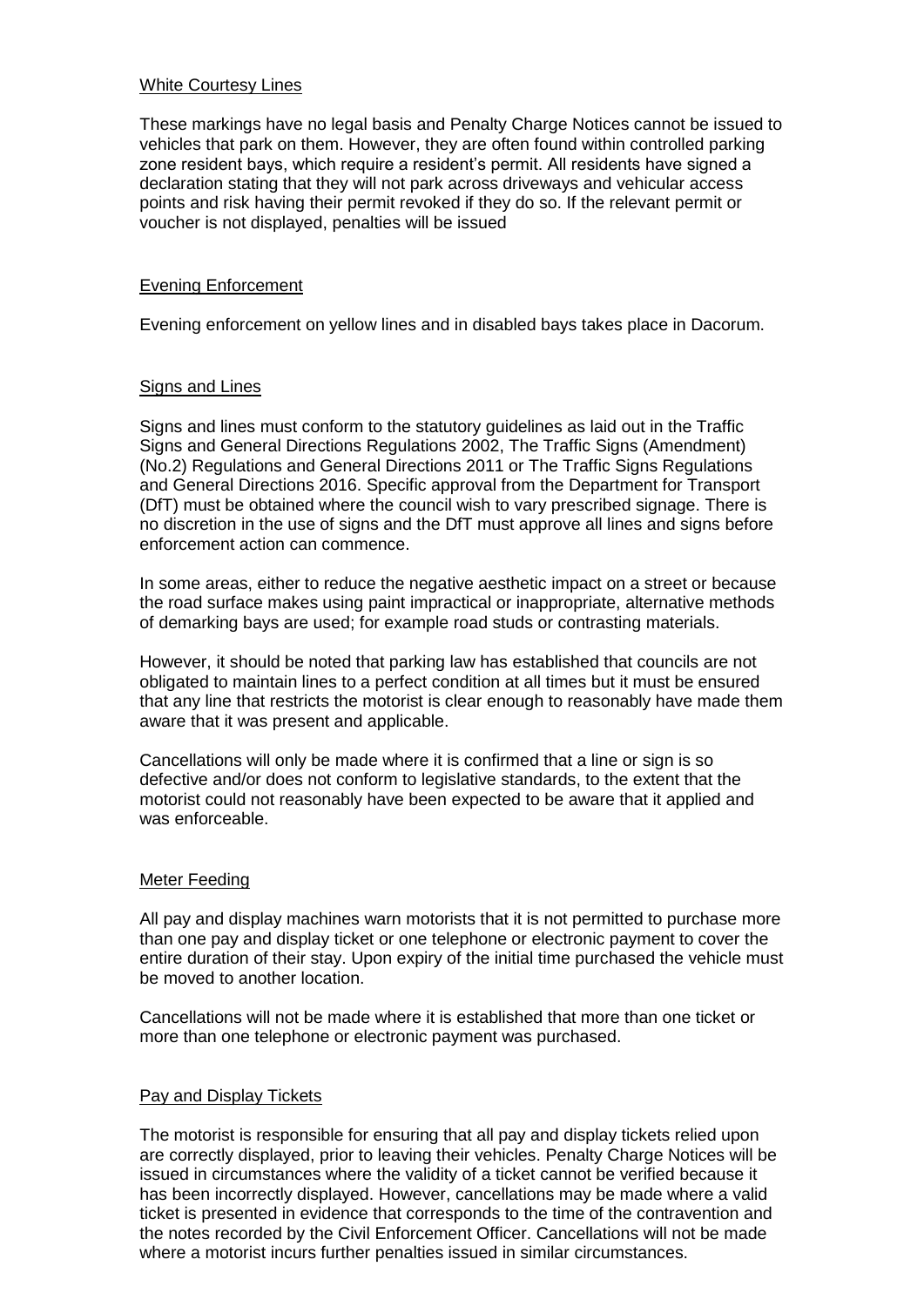Penalty Charge Notices can be avoided by using a pay and display ticket holder. These are available from the Parking Service free of charge.

#### Faulty Equipment

Where a pay and display machine appears to be out of order then an alternative machine should be sought within the immediate area to allow payment to be made.

All machines bear a telephone number for reporting any fault encountered, 01908 265265. The details of the fault and your vehicle will be recorded and an engineer directed to the machine for repair.

A Penalty Charge Notice will only be cancelled on the grounds that no alternative machine is available for use within the immediate area and/or where the details of the fault have been reported and verified by an engineer.

#### **Glossary of terms**

Some terms referred to may not be contained within this document but may be helpful in providing a greater understanding of the Penalty Charge Notice process and procedures.

| Adjudication                                                            | statutory stage of the Penalty Charge Notice process,<br>which<br>allows the motorist/owner to make an appeal<br>to the independent Parking Adjudicator, Traffic Penalty<br>Tribunal, formerly known as National Parking<br><b>Adjudication Service (NPAS)</b> |
|-------------------------------------------------------------------------|----------------------------------------------------------------------------------------------------------------------------------------------------------------------------------------------------------------------------------------------------------------|
| Cancellation                                                            | action taken by the Council to cancel a Penalty<br><b>Charge Notice</b>                                                                                                                                                                                        |
| <b>Certificated Enforcement</b><br><b>Agent or Certificated Bailiff</b> | an enforcement agent (bailiff) authorised in<br>accordance with Parking Law legislation to recover<br>parking debt                                                                                                                                             |
| <b>Charge Certificate</b>                                               | notice issued to motorist/owner who have received a<br><b>Penalty Charge Notice</b>                                                                                                                                                                            |
| <b>Civil Enforcement</b><br>Officer (CEO)                               | officer engaged by the Council to issue Penalty<br>Charge Notices. Formerly known as a Parking<br>Attendant                                                                                                                                                    |
| <b>Civil Enforcement Area</b>                                           | area approved by the Secretary of State for Transport<br>within which the enforcement of most parking controls<br>has been decriminalised and where enforcement is<br>undertaken by the Local Authority. Formerly known as<br>a Special Parking Area           |
| <b>Civil Parking Enforcement</b>                                        | Legislation under the Traffic Management Act 2004<br>permits Local Authorities to enforce contraventions of<br>parking controls within their designated area                                                                                                   |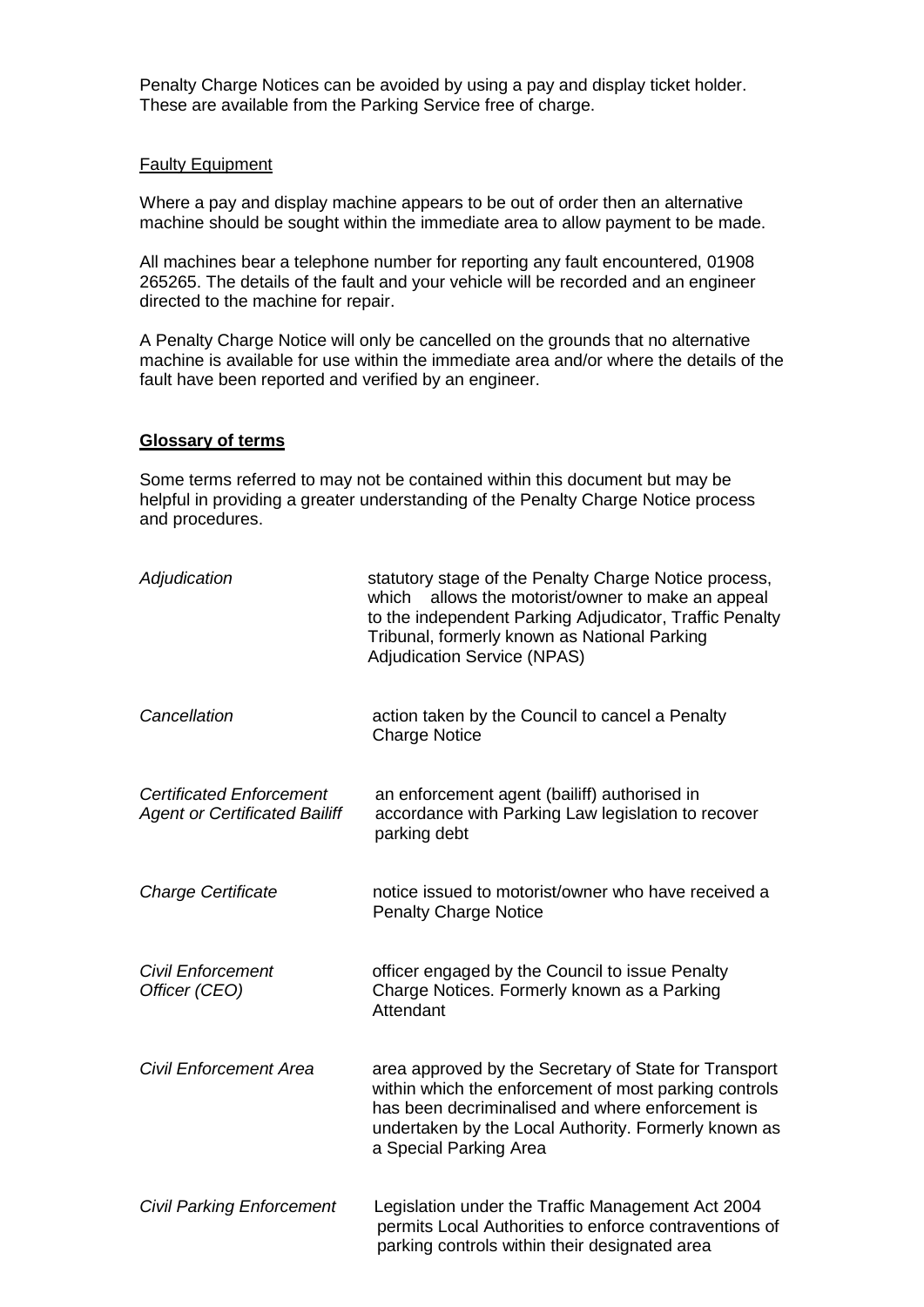| Contravention                           | a failure by a motorist to comply with parking controls<br>that have been decriminalised                                                                                                                                            |
|-----------------------------------------|-------------------------------------------------------------------------------------------------------------------------------------------------------------------------------------------------------------------------------------|
| <b>Controlled Parking Zone</b><br>(CPZ) | an area where parking is restricted to provide<br>preferential parking to residents, their visitors and<br>other permit holders                                                                                                     |
| <b>Debt Registration</b>                | the process of recording a parking debt with the<br>Traffic Enforcement Centre at the County Court                                                                                                                                  |
| Decriminalisation                       | Legislation under the Road Traffic Act 1991 and<br>Traffic Management Act 2004 permits Local<br>Authorities to enforce contraventions of parking<br>controls within their designated area                                           |
| <b>Designated Parking Bays</b>          | bays designated for a specified type of parking, e.g.<br>free parking, meter parking, resident permit or blue<br>badge holders                                                                                                      |
| <b>Discount Rate</b>                    | reduction of 50% of the full amount due in respect of a<br>Penalty Charge Notice, if payment is made within 14<br>days beginning with the date of issue                                                                             |
| <b>Dispensation</b>                     | a temporary document that allows a vehicle to park in<br>a restricted area for an agreed duration, following<br>payment of an administration charge                                                                                 |
| DVLA                                    | Driver and Vehicle Licensing Agency, where records<br>of vehicles and their registered keepers are held                                                                                                                             |
| Exemptions                              | certain classes of vehicles or operations that create<br>an exemption from parking controls                                                                                                                                         |
| <b>False Declaration</b>                | it is an offence to knowingly and wilfully make an<br>untrue statement in connection with an appeal to a<br>parking adjudicator and other stages of the<br>enforcement process. This offence is punishable by<br>conviction or fine |
| <b>Fixed Penalty Notice</b>             | notices issued by Police Officers and Police Traffic<br>Warden to motorists for committing parking offences<br>governed by criminal law                                                                                             |
| Grounds                                 | legislation outlines the legal grounds on which the<br>recipient of a Penalty Charge Notice may make<br>representations                                                                                                             |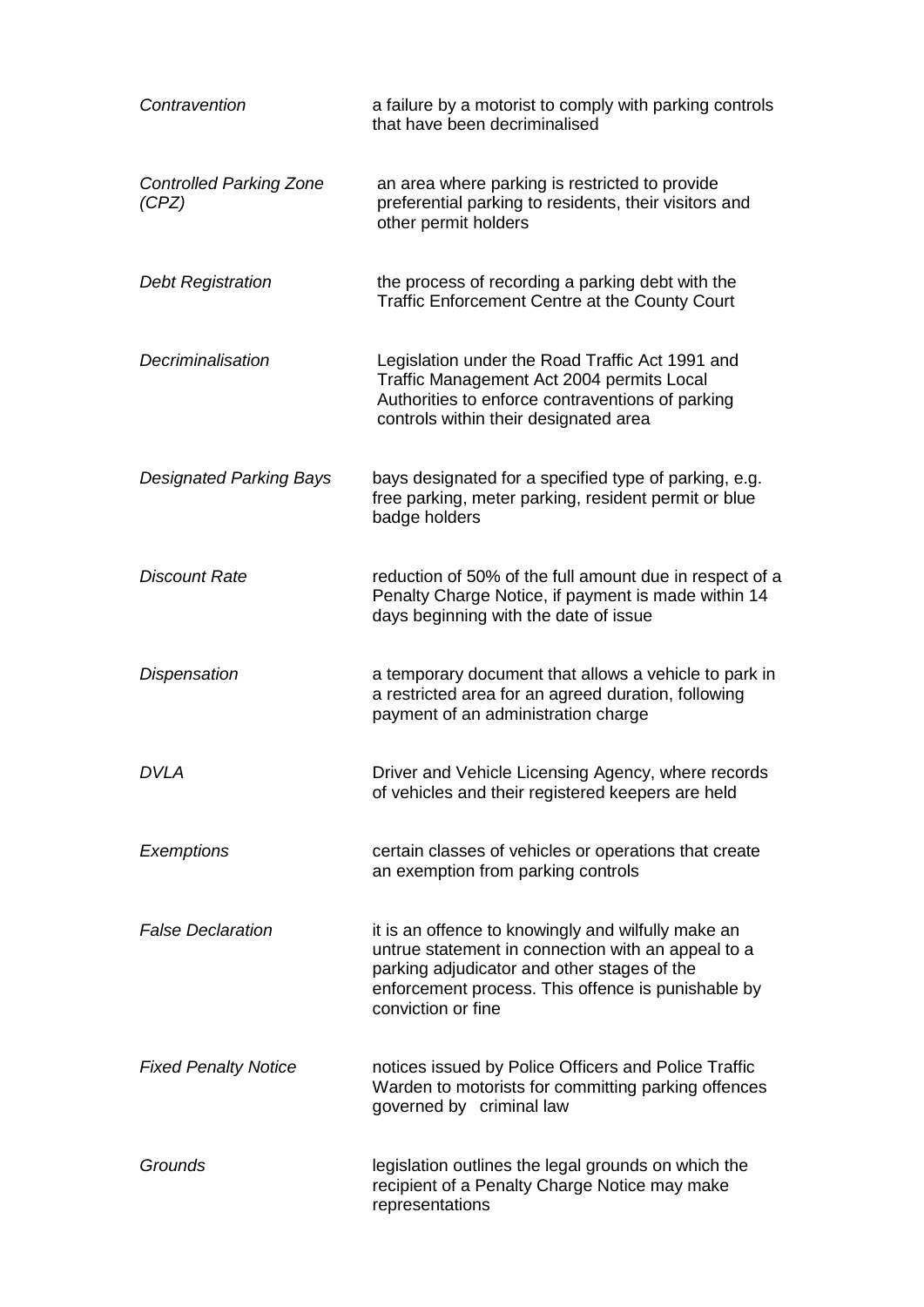| <b>Hand-Held Computer</b><br>(HHC) | a small hand-held computer that is used to register<br>parking contraventions and to print the Penalty<br><b>Charge Notice</b>                                                              |
|------------------------------------|---------------------------------------------------------------------------------------------------------------------------------------------------------------------------------------------|
| <b>Hire Vehicles</b>               | vehicles hired under an agreement that conforms with<br>the Road Traffic (Owner Liability) Regulations 2000                                                                                 |
| <b>Initial Charge</b>              | the basic charge set for parking in a designated<br>parking bay for specified users at specified times                                                                                      |
| Loading Bay                        | a specific bay signed to permit loading and unloading<br>by goods vehicles                                                                                                                  |
| <b>Loading Gap</b>                 | an area of yellow line within a permitted parking<br>place, on which waiting and parking is restricted but<br>loading and unloading is allowed                                              |
| Notice of Acceptance (NOA)         | letter issued by the Council to a motorist following<br>their formal representation against a Notice to Owner<br>indicating that the representation has been accepted                       |
| Notice of Rejection (NOR)          | letter issued by the Council to a motorist following<br>their formal representation against a Notice to Owner<br>indicating that the representation has been rejected                       |
| Notice to Owner (NTO)              | statutory notice served by the Council on the person<br>believed to be the owner of a vehicle issued with a<br>Penalty Charge Notice that remains unpaid after 28<br>days                   |
| <b>Order for Recovery</b>          | statutory notice issued to the motorist advising that<br>an unpaid Penalty Charge Notice has been registered<br>as a debt at the Traffic Enforcement Centre (County<br>Court)               |
| <b>Owner Liability</b>             | the registered keeper of a vehicle as held on DVLA<br>records or an individual that has signed a statement<br>of liability or hire agreement in respect of Penalty<br><b>Charge Notices</b> |
| Parking Adjudicator                | independent solicitor or barrister of at least five years<br>professional experience appointed to consider<br>appeals against Penalty Charge Notices                                        |
| <b>Parking Attendant</b>           | officer engaged by Council to issue Penalty Charge<br>Notices now known as a Civil Enforcement Officer                                                                                      |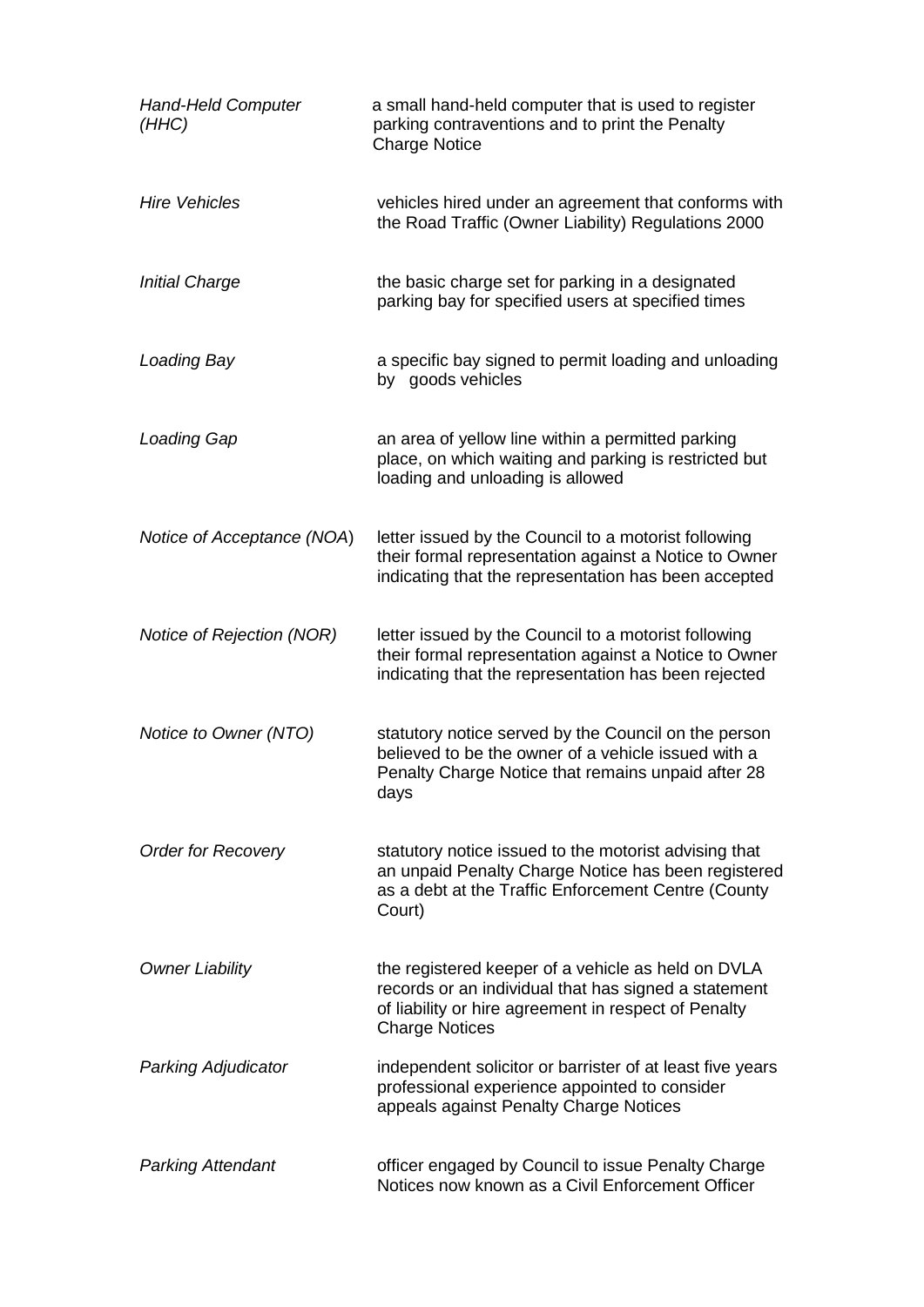| Parking Bay                                | individual bay within a parking place that is provided<br>to for the leaving of a vehicle upon payment, or<br>display of a permit, ticket or voucher as required                                                                                               |
|--------------------------------------------|----------------------------------------------------------------------------------------------------------------------------------------------------------------------------------------------------------------------------------------------------------------|
| <b>Parking Place</b>                       | any area of highway designated within a Traffic<br>Regulation Order as a place where vehicles may<br>legally be parked                                                                                                                                         |
| <b>Parking Space</b>                       | a space for one vehicle, usually within a car park                                                                                                                                                                                                             |
| <b>Penalty Charge Notice</b><br>(PCN)      | notice issued by a Civil Enforcement Officer to a<br>vehicle or to the person appearing to be in charge of<br>a vehicle, which is believed to be parked in<br>contravention of the Council's Traffic Regulation<br>Order                                       |
| <b>Persistent Evader</b>                   | motorist who persistently incurs Penalty Charge<br>Notices and fails to make payment                                                                                                                                                                           |
| <b>Persistent Offender</b>                 | motorist who persistently incurs Penalty Charge<br>Notices but makes payment                                                                                                                                                                                   |
| Pocket Book                                | notebook used by the Civil Enforcement Officer to<br>record information whilst on duty, in particular<br>additional evidence to support Penalty Charge<br>Notices issued during the course of their enforcement<br>activities                                  |
| <b>Registered Keeper</b>                   | person or organisation recorded at the DVLA as<br>being the keeper of a vehicle and will be held liable<br>for Penalty Charge Notices incurred                                                                                                                 |
| Road Traffic Act 1991                      | the Act of Parliament that decriminalised certain<br>parking offences, making them civil contraventions,<br>enforceable by Local Authorities. Now superseded by<br>the Traffic Management Act 2004                                                             |
| <b>Road Traffic Regulation</b><br>Act 1984 | the Act of Parliament that provided many of the<br>powers for Council's to control parking in their area,<br>later incorporated in the decriminalised regime<br>brought in by the Road Traffic Act 1991 and now<br>governed by the Traffic Management Act 2004 |
| <b>Special Parking Area</b>                | a term used under the Road Traffic Act 1991 to<br>describe an area within which the Council undertakes<br>decriminalised parking enforcement. Now known as a<br><b>Civil Enforcement Area</b>                                                                  |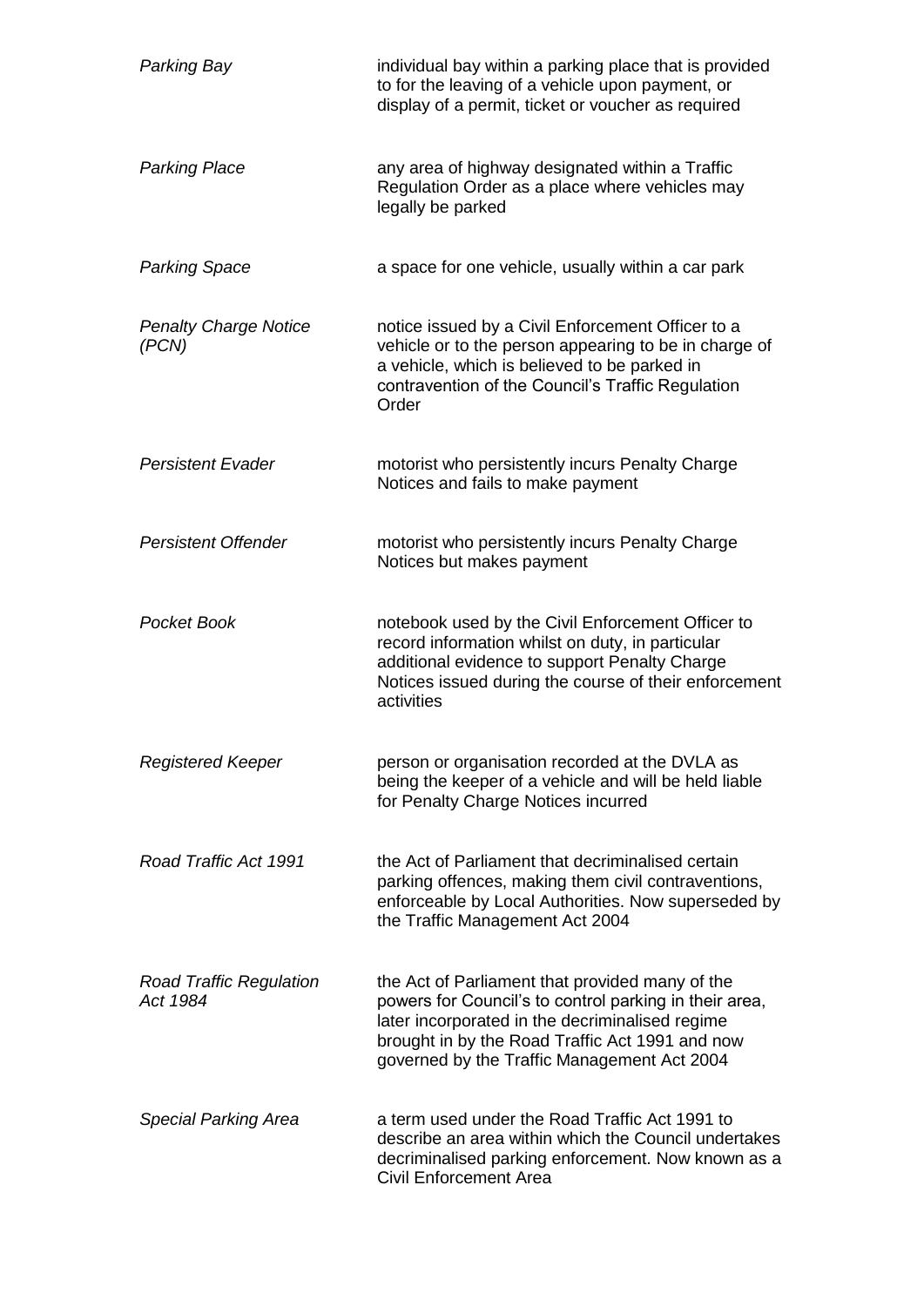| <b>Statement of Liability</b>                                | agreement signed by the hirer of a vehicle stating that<br>the hirer accepts liability, as if he were the owner, in<br>respect of Penalty Charge Notices issued to the<br>vehicle during the hire period                                                                                                                                                                                                                                                                                                                                                                                                                                                                                                                                                                                                                                                                   |
|--------------------------------------------------------------|----------------------------------------------------------------------------------------------------------------------------------------------------------------------------------------------------------------------------------------------------------------------------------------------------------------------------------------------------------------------------------------------------------------------------------------------------------------------------------------------------------------------------------------------------------------------------------------------------------------------------------------------------------------------------------------------------------------------------------------------------------------------------------------------------------------------------------------------------------------------------|
| Telephone or electronic<br>Payment                           | an electronic system, using a telephone connection<br>or electronic application set up and maintained by a<br>Service provider whereby the driver of a vehicle, or<br>some other person authorised by that driver on their<br>behalf, uses a telephone or electronic device to<br>communicate with the Service provider and make<br>payment of the parking charge in respect of a<br>specified vehicle and parking place in which the<br>vehicle is left and for a specified parking period by<br>use of a credit or debit card; and the Service<br>provider, on behalf of the Council, accepts payment<br>of the parking charge and records such payment<br>together with the parking period for which payment<br>has been made, the parking place in which the<br>vehicle is left and the registration mark of the vehicle<br>in respect of which payment has been made; |
| <b>Traffic Enforcement Centre</b><br>(TEC)                   | centre based within Northampton County Court<br>where unpaid Penalty Charge Notices are registered<br>as debts                                                                                                                                                                                                                                                                                                                                                                                                                                                                                                                                                                                                                                                                                                                                                             |
| <b>Traffic Penalty Tribunal</b>                              | formerly known as the National Parking Adjudication<br>Service (NPAS). An independent body created to<br>provide a simple, accessible system of justice,<br>allowing an appeal by individuals against<br>administrative decisions made by the state                                                                                                                                                                                                                                                                                                                                                                                                                                                                                                                                                                                                                        |
| <b>Traffic Regulation Order</b><br>(TRO)                     | official order made by a Local Authority under the<br>Road Traffic Regulation Act 1984, which details the<br>nature and extent of parking controls within the<br>Council's area. It is a contravention of these controls<br>that may give rise to the issue of a Penalty Charge<br><b>Notice</b>                                                                                                                                                                                                                                                                                                                                                                                                                                                                                                                                                                           |
| <b>Vehicle Registration Mark</b><br>(VRM)                    | the "number plate" of a vehicle                                                                                                                                                                                                                                                                                                                                                                                                                                                                                                                                                                                                                                                                                                                                                                                                                                            |
| Vehicle Excise Disk (VED)                                    | the "tax disc" of a vehicle                                                                                                                                                                                                                                                                                                                                                                                                                                                                                                                                                                                                                                                                                                                                                                                                                                                |
| <b>Warrant of Control</b><br>(Formerly Warrant of Execution) | authority issued by the County Court to enforce an<br>unpaid debt via a certificated bailiff on behalf of the<br>Council                                                                                                                                                                                                                                                                                                                                                                                                                                                                                                                                                                                                                                                                                                                                                   |
| Witness statement                                            | if a Penalty Charge Notice (PCN) is not paid or<br>appealed within the correct time-frames Dacorum<br>Borough Council may register it as a debt with<br>Northampton County Court Traffic Enforcement<br>Centre. The form is sent with the Order for Recovery.<br>An appeal can only be made on one of the four                                                                                                                                                                                                                                                                                                                                                                                                                                                                                                                                                             |